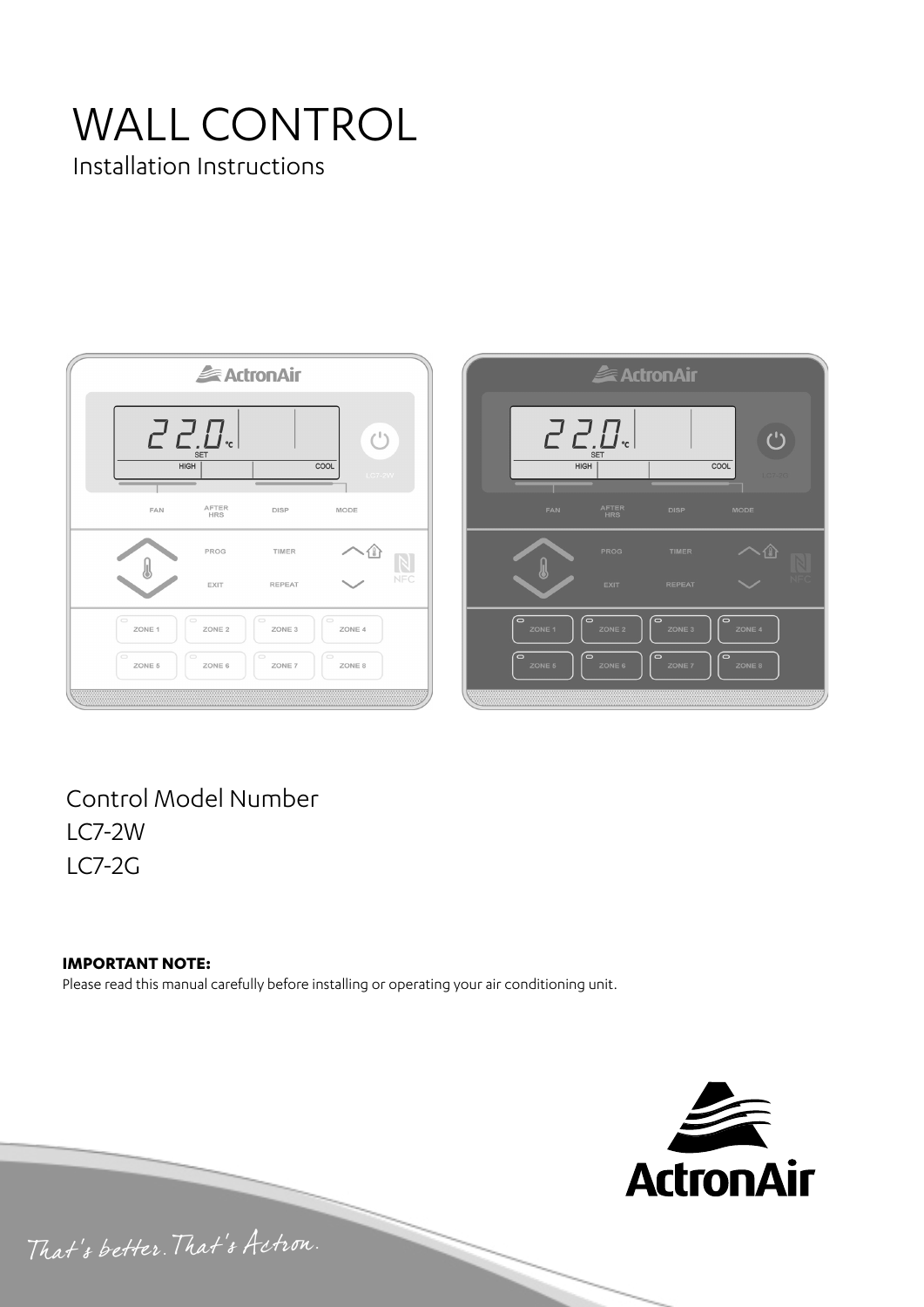# **Table of Contents**

## **01. Safety Precautions**

- 1. Read all instructions in this manual before operating the air conditioning unit. Failure to do so may result in damage to the unit and void your warranty.
- 2. Turn off the power supply to the unit and follow necessary LOCK-OUT / TAG-OUT (LOTO) procedures to ensure that power supply is not re-energised accidentally.
- 3. This control interface is connected to the wall control terminal block on the Indoor board via screwed terminals and Cat5e UTP (AWG24) Data Cable. Ensure that this unit is not installed on voltages other than specified.
- 4. Make sure that the unit installation complies with all relevant council regulations and building code standards. All electrical wiring must be in accordance with current electrical authority regulations and all wiring connections must follow the electrical diagram provided.
- 5. WH&S rules and regulations must be observed and will take precedence during installation process.
- 6. Only use this Control Interface with an ActronAir air conditioner as described in this installation guide.

# **02. Specifications**

- **•** Voltage: 12VDC +/- 10% (LC7-2 control connects directly to the Indoor board)
- **•** Data: Cat5e UTP (AWG24) Data Cable, Maximum Cable Length up to 100m
- **•** Operating conditions: -10 to 60°C, < 90% RH non-condensing
- **•** Storage conditions: -20 to 70 °C, < 90% RH non-condensing

#### **NOTE**

Do not use ActronAir 4 Core Data Cable Part Numbers: 4070-003 / AMDC4 or Non-Twisted Pair multi core cable.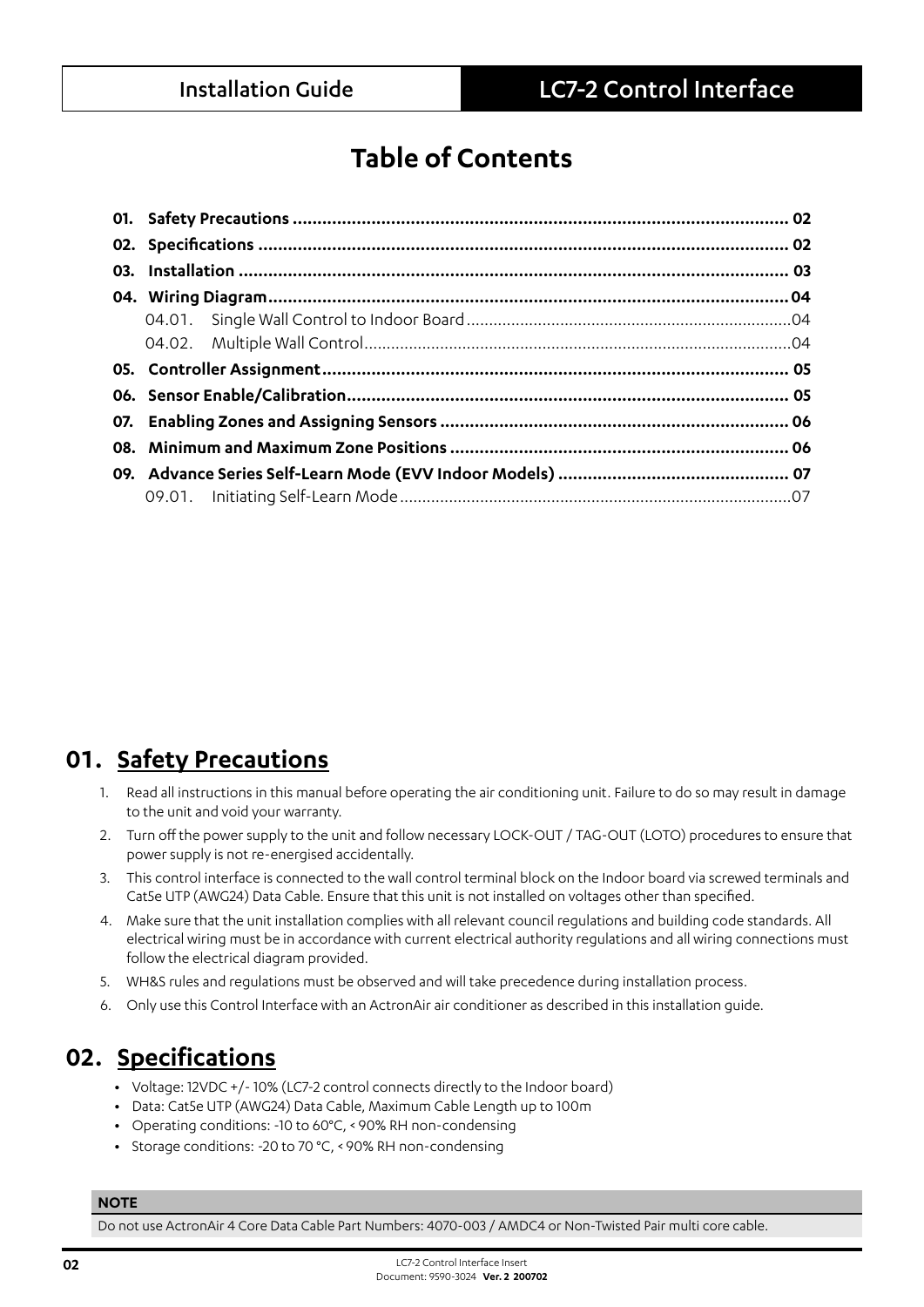# **03. Installation**

### **1. Remove back cover, as shown in the diagram below**

- Insert and gently twist screwdriver into the slot at the top and the bottom of the Control Interface. Do this procedure alternately between the four slots until the back cover of the control separates.
- Use large enough flat blade screwdriver to fit into the slot in order to avoid damaging the Control Interface.



- **3. Connect wiring at the back of Control Interface**
- Ensure that all wiring is tightly connected. All wiring must be in accordance with the provided wiring diagram.



### **5. Select zone buttons**

- Remove the relevant zone buttons for zone name to be allocated and attach to wall control.
- Ensure the buttons make a 'click' sound when attached to the PCB casing.



#### **NOTE**

Front cover can be removed even after installation. Press at the bottom of the control interface and pull the front cover.

### **2. Mount back cover to the wall**

- Mount the back cover to the wall with screws (not supplied) via screw holes. If required, the use of a plasterboard mounting bracket (not supplied) is recommended to mount the back cover to the wall.
- Ensure that the Control Interface back cover is aligned and leveled on the wall before tightening the screws.



### **4. Attach PCB casing to the back cover**

- Attach the PCB casing by aligning with the back cover mounted on the wall.
- Ensure the PCB casing makes a 'click' sound after mounting.



### **6. Attach the front cover, as shown in the diagram below**

After attaching the front cover, check that the Control Interface is aligned and leveled on the wall.



BACK COVER AS MOUNTED ON THE WALL

ZONE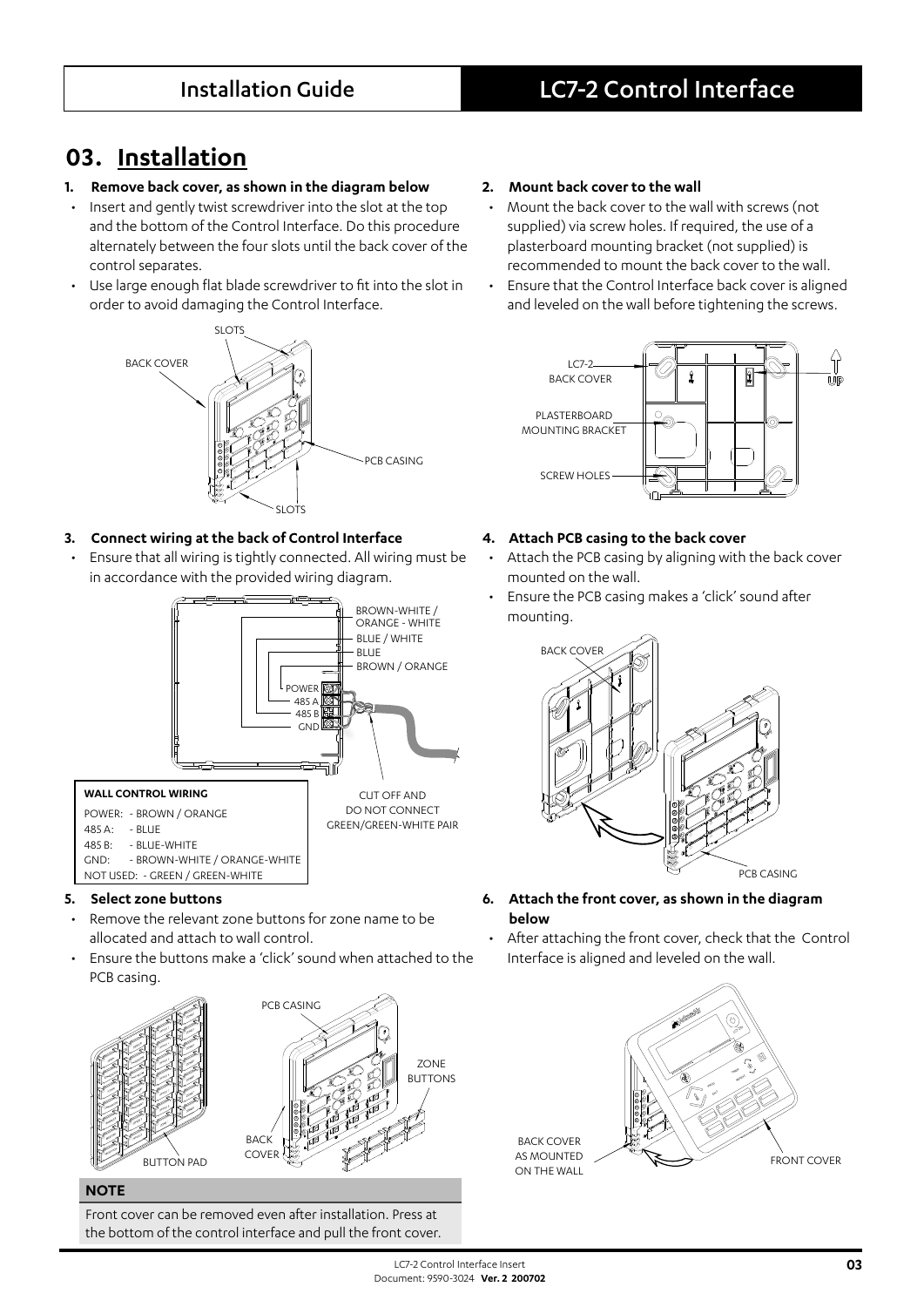# **04. Wiring Diagram**

### **04.01. Single Wall Control to Indoor Board**



### **04.02. Multiple Wall Control**









| Item                                                         | <b>Description</b>                                | <b>Maximum Cable Length</b> |  |  |  |
|--------------------------------------------------------------|---------------------------------------------------|-----------------------------|--|--|--|
| <b>ID Control Bord to WC-1</b>                               | Indoor PCB to Wall Controller 1                   | $100 \text{ m}$             |  |  |  |
| ID Control Bord to WC-2,<br>ID Control Bord to WC-3          | Indoor PCB to Wall Controller 3 (last controller) | 75m (Daisy Chain)*          |  |  |  |
| *Maximum Daisy Chain connection is up to 2 Wall Controllers. |                                                   |                             |  |  |  |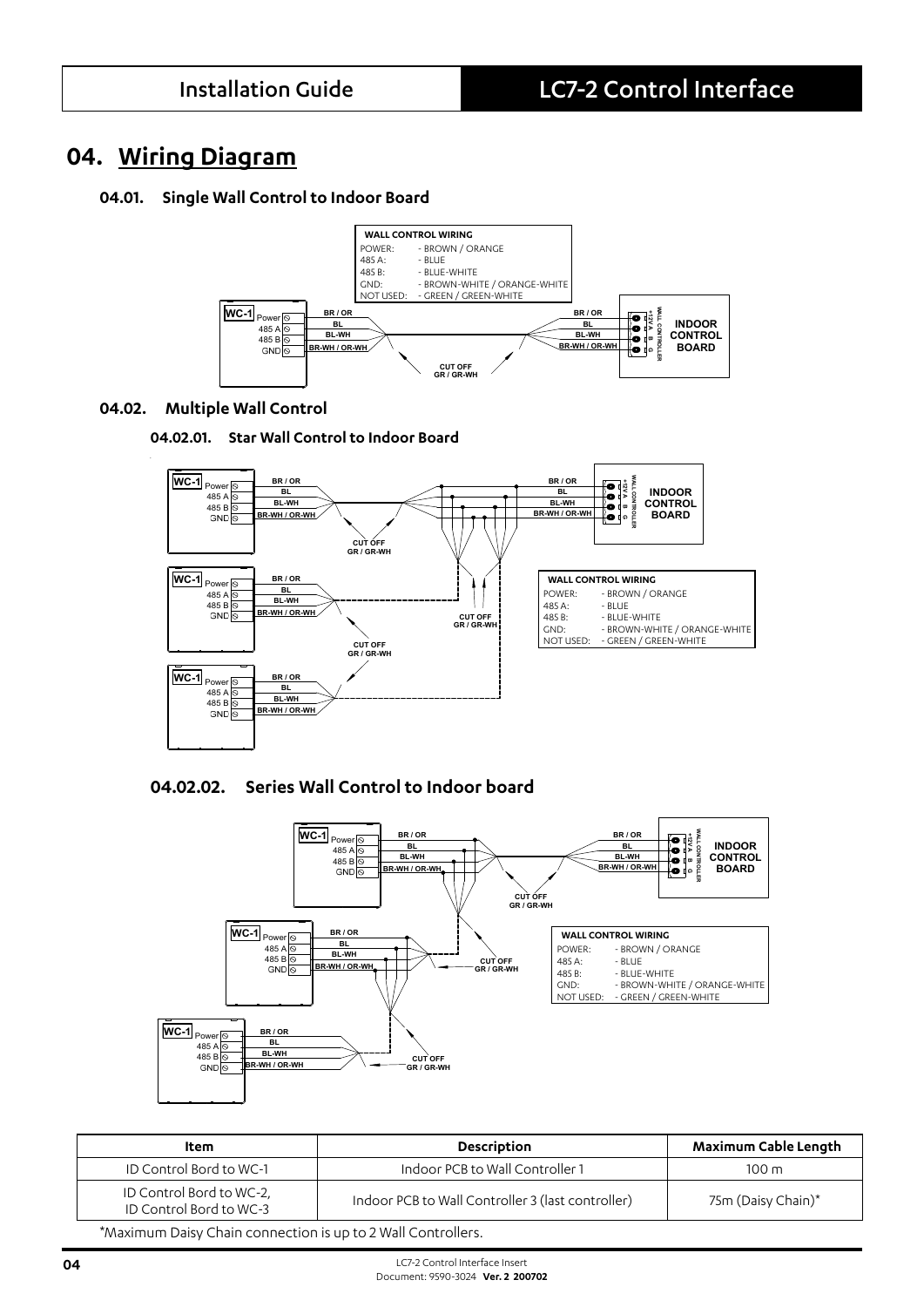# **05. Controller Assignment**

#### **NOTE**

For installations where an LC7-2 is being installed with a Neo Wall Control, C-1 will always need to be assigned to the Neo Wall Control.

Upon initial start up of the system, all connected LC7-2 controls (up to 3) will display **C-0**. After 3 seconds, an autoassignment process will take place with the auto-assigned control ID displayed on the screen **C-1**, **C-2** and **C-3**. The user can change the control assignment between **C-1** and **C-3** with the  $\triangle$  and  $\cap$  buttons. For the system to function correctly, a **C-1** control must be present, with each control requiring a unique control assignment. The displayed text will remain on the control until user acknowledges the assignment by pressing the **PROG** button to enter the Home Screen.

Upon subsequent power cycles, all controls will show their control ID for 3 seconds before proceeding to the home screen.

#### **Manual Control Assignment**

- 1. Press and hold the **REPEAT** and **TIMER** buttons for 3 seconds then release to enter Service Menu.
- 2. Press the **PROG** button to enter Service Menu 01.
- 3. Press the  $\triangle$  or buttons to select the appropriate control assignment.
- 4. Press the **PROG** button to accept the selection.
- 5. Press the **EXIT** button once to return to Main Screen.

#### **NOTE**

In the case of disconnecting the **C-1** control from the system, the other LC7-2 controls will show an error code (E56 - No main wall control detected). To troubleshoot this error code:

• Troubleshoot **C-1** LC7-2 control - check the wiring and connection of the control. If E56 is still being displayed on **C-2** and **C-3**, connect a replacement LC7-2 control. During its first power on cycle, it will auto assign itself to the vacant address.

## **06. Sensor Enable/Calibration**

- 1. Press and hold the **REPEAT** and **TIMER** buttons for 3 seconds then release to enter Service Menu.
- 2. Press the **button to scroll through to Service Menu 02.**
- 3. Press the **PROG** button to enter Service Menu 02.

#### **NOTE**

The display will toggle between sensor name (**CS1** - Wall Control Sensor 1) and actual temperature reading. By default, all connected sensors are enabled, displayed **ON**, and have a calibration factor of 0. **CS1/CS2/CS3** represent wall control sensors and **rS1/rS2** represents remote sensor.

- 4. Press the  $\triangle$  **Or**  $\triangle$  buttons to select the appropriate sensor to calibrate or turn **ON** or **OFF**.
- 5. Press the **PROG** button to enter Wall Control Sensor settings.
- 6. Press the  $\triangle$   $\mathbb{O}$  or  $\blacktriangleright$  buttons to change the temperature offset of Wall Control Sensor.

### **NOTE**

Offset range is ±9.9, with 0.1 increments per  $\triangle$  1 or buttons press. The  $\circledcirc$  button may be pressed to enable/disable sensor.

- 7. Press the **PROG** button to accept changes.
- 8. Repeat steps 4-7 to enable/disable and calibrate all applicable sensors.
- 9. Press the **EXIT** button twice to return to Main Screen.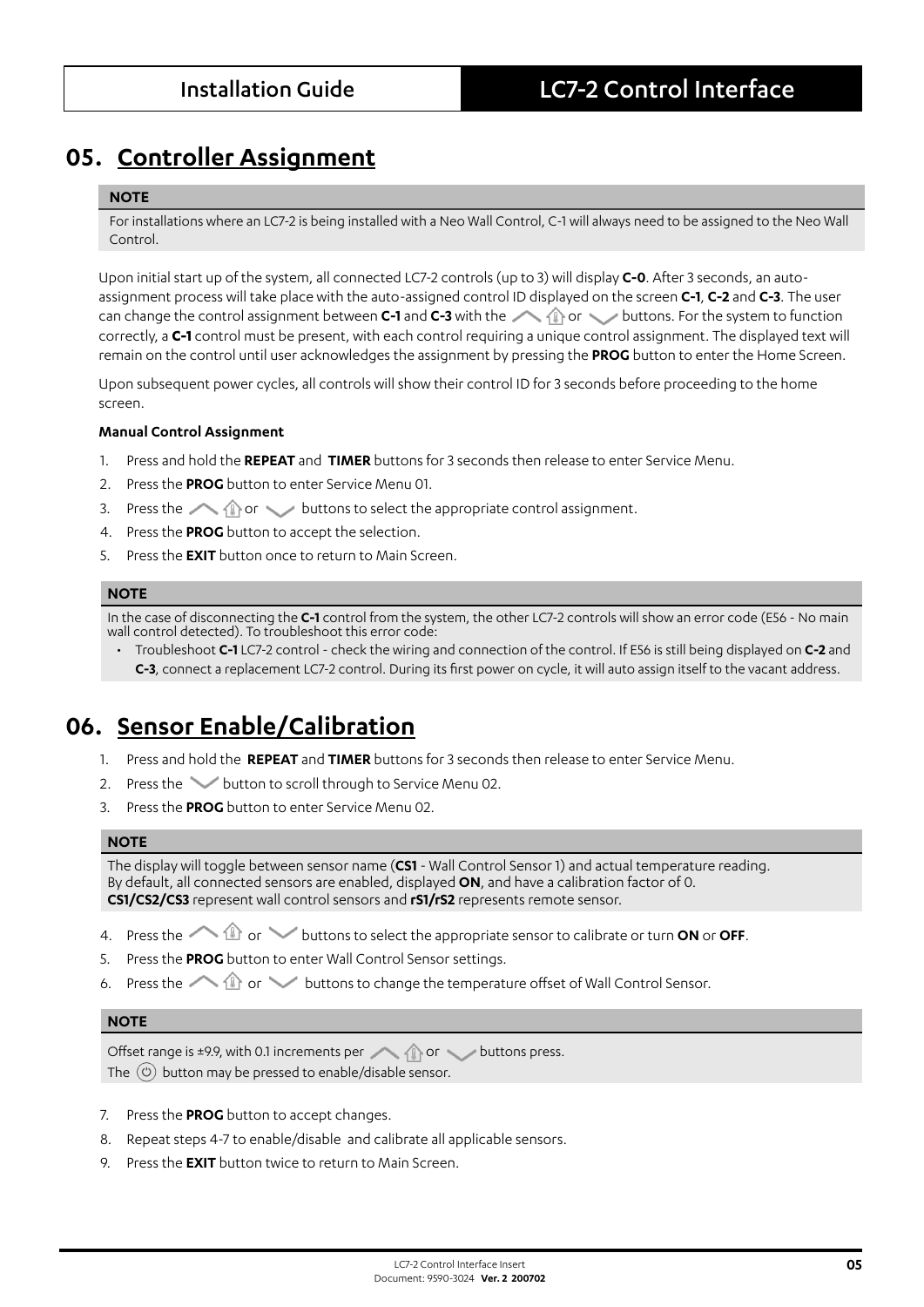# **07. Enabling Zones and Assigning Sensors**

#### **NOTE**

On initial power-up, an automatic zone detection takes place. If zones do not appear on the control upon commissioning, cycling power will enable another automatic zone detection.

- 1. Press and hold the **REPEAT** and **TIMER** buttons for 3 seconds then release to enter Service Menu. Press the button to scroll through to Service Menu 14.
- 2. Press the PROG button to enter Service Menu 14. Press the **August 2.** buttons to change the zone you wish to enable or the required zone button on zone pad. Display will show zone number, enabled **ON** or **OFF** and number of assigned sensors to that zone. Selected zone will also be indicated by the zone's LED on the zone pad.



**NOTE ZONE 1** settings appear by default. Zone 1 is **ON** by default.

- 3. Press the PROG button to enter ZONE 1 settings. Press the  $\triangle$  or buttons to toggle between ON and OFF. For this example, switch on **ZONE 1**.
- 4. Press the PROG button to assign a sensor to the selected zone. Press the **August 2014** or buttons to cycle through available sensors. For this example, select zone control sensor **C - 1.**

#### **NOTE**

The sensors are determined by what appears on the display screen.

| <b>Control Name</b> | Description    | <b>Sensor Name</b> | <b>Description</b> |  |  |  |
|---------------------|----------------|--------------------|--------------------|--|--|--|
| $C-1$               | Wall Control 1 | R <sub>S</sub> 1   | Remote Sensor 1    |  |  |  |
| $C-2$               | Wall Control 2 | R <sub>S2</sub>    | Remote Sensor 2    |  |  |  |
| $C-3$               | Wall Control 3 | $RS3*$             | Remote Sensor 3    |  |  |  |
| *No RS3 on CMI      |                |                    |                    |  |  |  |



- 5. Press the **PROG** button to select a second sensor. By default, the value is ---,indicating that there is no assigned second sensor. Press the  $\triangle$  or buttons to cycle through available sensors. If a second sensor is selected, the zone temperature will be averaged between the two sensors.
- 6. Press the **PROG** button to return to zone selection screen. Repeat steps 3-5 to configure zones. Press the **EXIT** button to return to Main Screen.

## **08. Minimum and Maximum Zone Positions**

- 1. Press and hold the **REPEAT** and **TIMER** buttons for 3 seconds then release to enter Service Menu. Press the button to scroll through to Service Menu 15.
- 2. Press the **PROG** button to enter Service Menu 15. Press the **A O** or **South buttons to change zones or press the** required zone button on zone pad. Display will show zone number, enabled **ON** or **OFF** and number of assigned sensors to that zone. Selected zone will also be indicated by the zone's LED on the zone pad.

#### **NOTE**

**ZONE 1** settings appear by default. Detected Zones are **ON** by default.

3. Press the **PROG** button to enter the selected zone's settings. Display will show the zone **OPEN** percentage and **HIGH**. By default this will be 100. Press the  $\triangle$  or buttons to change value.

#### **NOTE**

**OPEN** and **HIGH** range is 5-100%, with 5% increments per the **or all parts of buttons press.**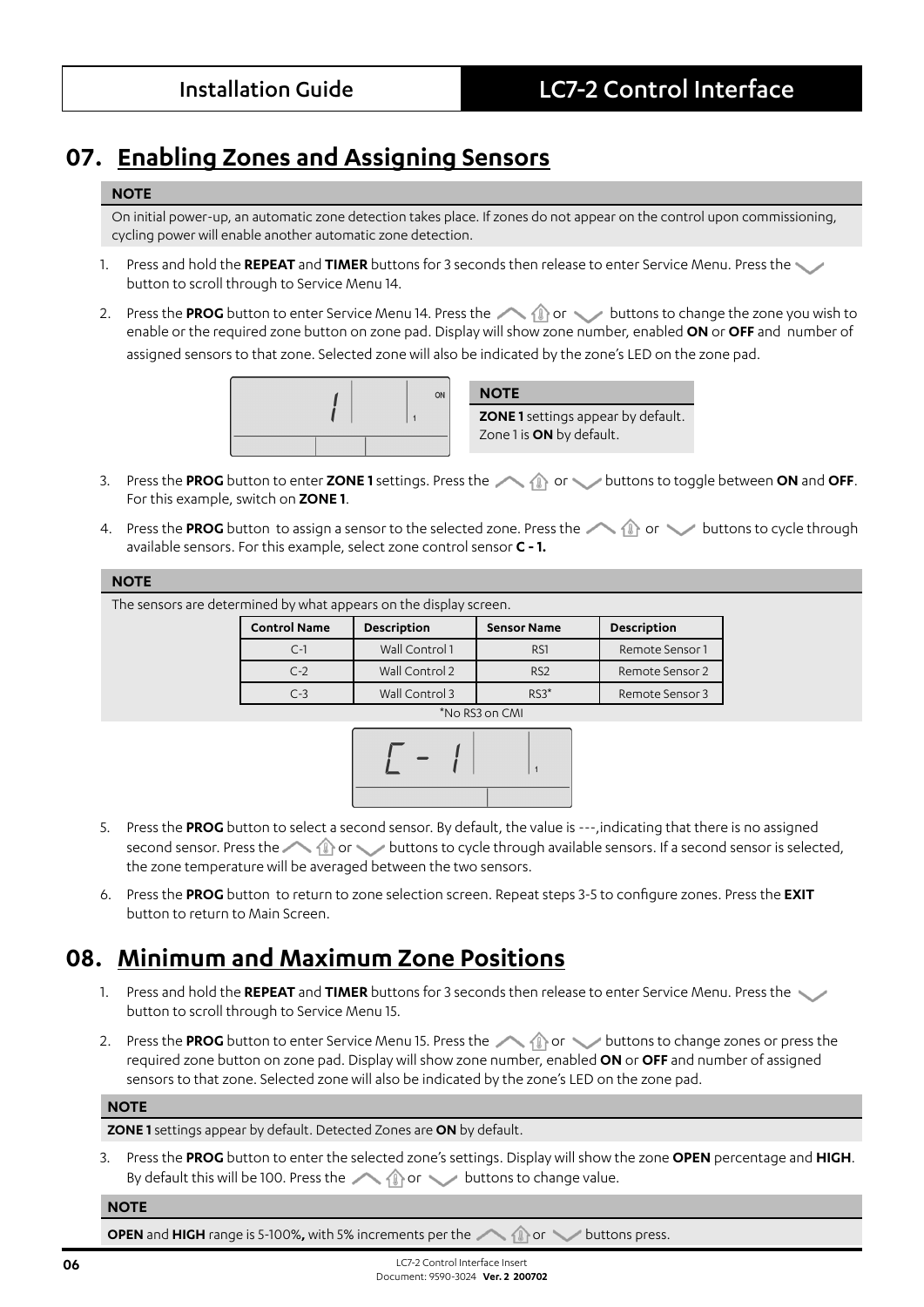4. Press the **PROG** button to accept changes. Display will show the zone **CLOSE** percentage and **LOW**. By default this will be 0. Press the  $\triangle$  1 or  $\triangle$  buttons to change value.

#### **NOTE**

**CLOSED** and LOW range is 0-45%, with 5% increments per the  $\triangle$  or buttons press.

5. Press the **PROG** button to accept changes and return to the zone selection screen. Press the **EXIT** button to return to Service Menu.

# **09. Advance Series Self-Learn Mode (EVV Indoor Models)**

- 1. Ensure all connected zones have been detected or enabled.
- 2. Before activating, ensure the following:
	- **•** Return air filter, box and grille are properly installed.
	- **•** All doors or any other restrictions that may obstruct the air path back to the return and grille are open.
	- **•** Adjustable outlets should be in open position and System Air Balance should be complete.

### **09.01. Initiating Self-Learn Mode**

1. System should be in the OFF MODE before activating self-learn mode.



2. Press and hold the **FAN** button and  $\circledcirc$  button for 5 seconds or until the word Lrn appears on the display and release.



- 3. Press the **FAN** button once and release.
- 4. **AUTO** will flash on the controller display during operation of self-learn mode.



#### **NOTES**

• If a self-learn passes **PAS** will display on the wall controller.



• If a self-learn fails, **FAL** will display on the wall controller.



**Note:** Refer to Service Manual for troubleshooting.

- To return to Main Menu, press **EXIT**.
- To cancel Self-learn Mode, press  $\circledcirc$  button or **EXIT**.